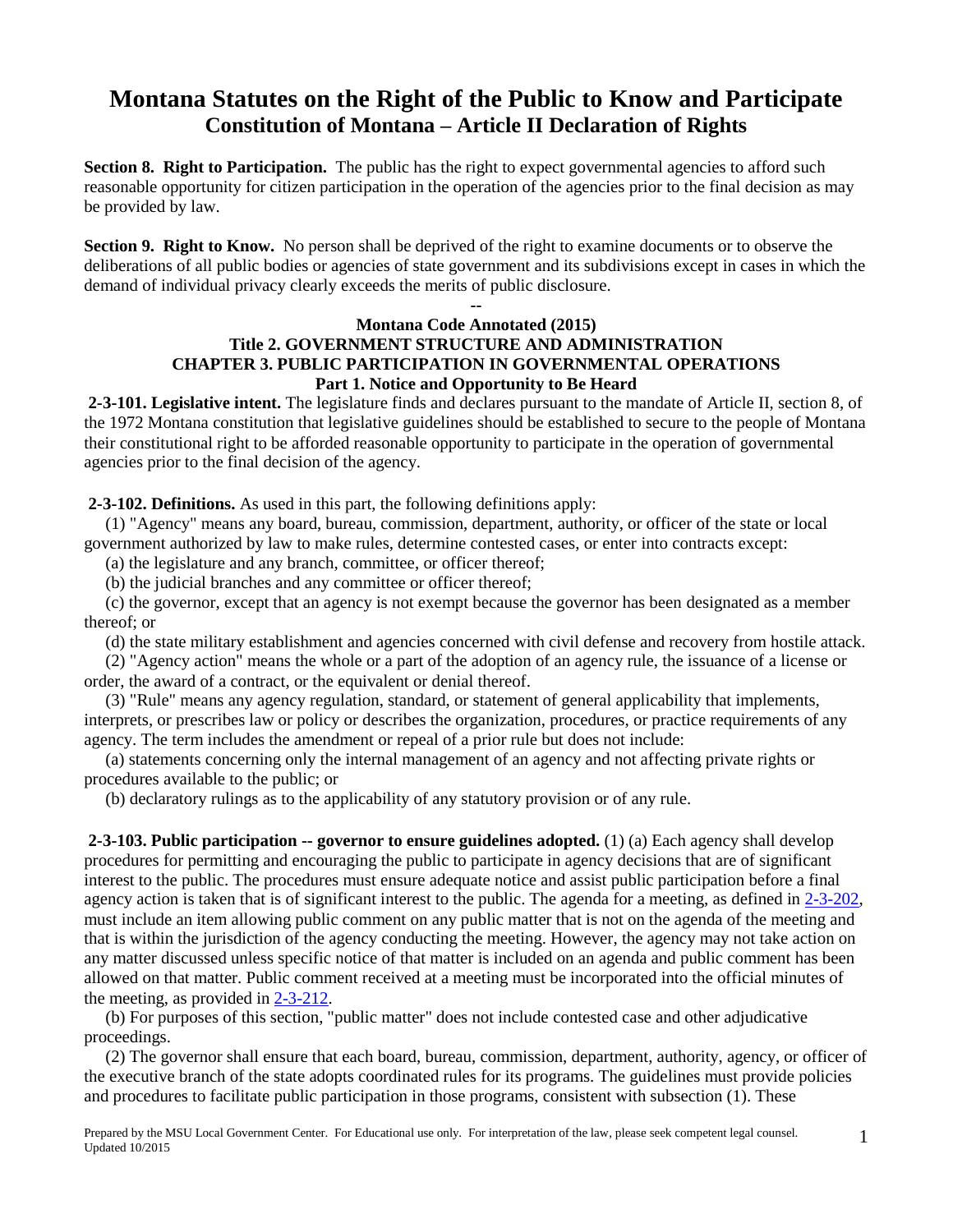guidelines must be adopted as rules and published in a manner so that the rules may be provided to a member of the public upon request.

**2-3-104. Requirements for compliance with notice provisions.** An agency shall be considered to have complied with the notice provisions of [2-3-103](http://data.opi.state.mt.us/bills/mca/2/3/2-3-103.htm) if:

 (1) an environmental impact statement is prepared and distributed as required by the Montana Environmental Policy Act, Title 75, chapter 1;

(2) a proceeding is held as required by the Montana Administrative Procedure Act;

 (3) a public hearing, after appropriate notice is given, is held pursuant to any other provision of state law or a local ordinance or resolution; or

 (4) a newspaper of general circulation within the area to be affected by a decision of significant interest to the public has carried a news story or advertisement concerning the decision sufficiently prior to a final decision to permit public comment on the matter.

**2-3-105. Supplemental notice by radio or television.** (1) An official of the state or any of its political subdivisions who is required by law to publish a notice required by law may supplement the publication by a radio or television broadcast of a summary of the notice or by both when in the official's judgment the public interest will be served.

 (2) The summary of the notice must be read without a reference to any person by name who is then a candidate for political office.

 (3) The announcements may be made only by duly employed personnel of the station from which the broadcast emanates.

 (4) Announcements by political subdivisions may be made only by stations situated within the county of origin of the legal notice unless a broadcast station does not exist in that county, in which case announcements may be made by a station or stations situated in any county other than the county of origin of the legal notice.

**2-3-106. Period for which copy retained.** Each radio or television station broadcasting any summary of a legal notice shall for a period of 6 months subsequent to such broadcast retain at its office a copy or transcription of the text of the summary as actually broadcast, which shall be available for public inspection.

**2-3-107. Proof of publication by broadcast.** Proof of publication of a summary of any notice by radio or television broadcast shall be by affidavit of the manager, an assistant manager, or a program director of the radio or television station broadcasting the same.

# **2-3-108 through 2-3-110 reserved.**

**2-3-111. Opportunity to submit views -- public hearings.** (1) Procedures for assisting public participation must include a method of affording interested persons reasonable opportunity to submit data, views, or arguments, orally or in written form, prior to making a final decision that is of significant interest to the public.

 (2) When a state agency other than the board of regents proposes to take an action that directly impacts a specific community or area and a public hearing is held, the hearing must be held in an accessible facility in the impacted community or area or in the nearest community or area with an accessible facility.

**2-3-112. Exceptions.** The provisions of [2-3-103](http://data.opi.state.mt.us/bills/mca/2/3/2-3-103.htm) an[d 2-3-111](http://data.opi.state.mt.us/bills/mca/2/3/2-3-111.htm) do not apply to:

 (1) an agency decision that must be made to deal with an emergency situation affecting the public health, welfare, or safety;

 (2) an agency decision that must be made to maintain or protect the interests of the agency, including but not limited to the filing of a lawsuit in a court of law or becoming a party to an administrative proceeding; or

(3) a decision involving no more than a ministerial act.

**2-3-113. Declaratory rulings to be published.** The declaratory rulings of any board, bureau, commission, department, authority, agency, or officer of the state which is not subject to the Montana Administrative Procedure Act shall be published and be subject to judicial review as provided under [2-4-623\(](http://data.opi.state.mt.us/bills/mca/2/4/2-4-623.htm)6) and [2-4-501,](http://data.opi.state.mt.us/bills/mca/2/4/2-4-501.htm) respectively.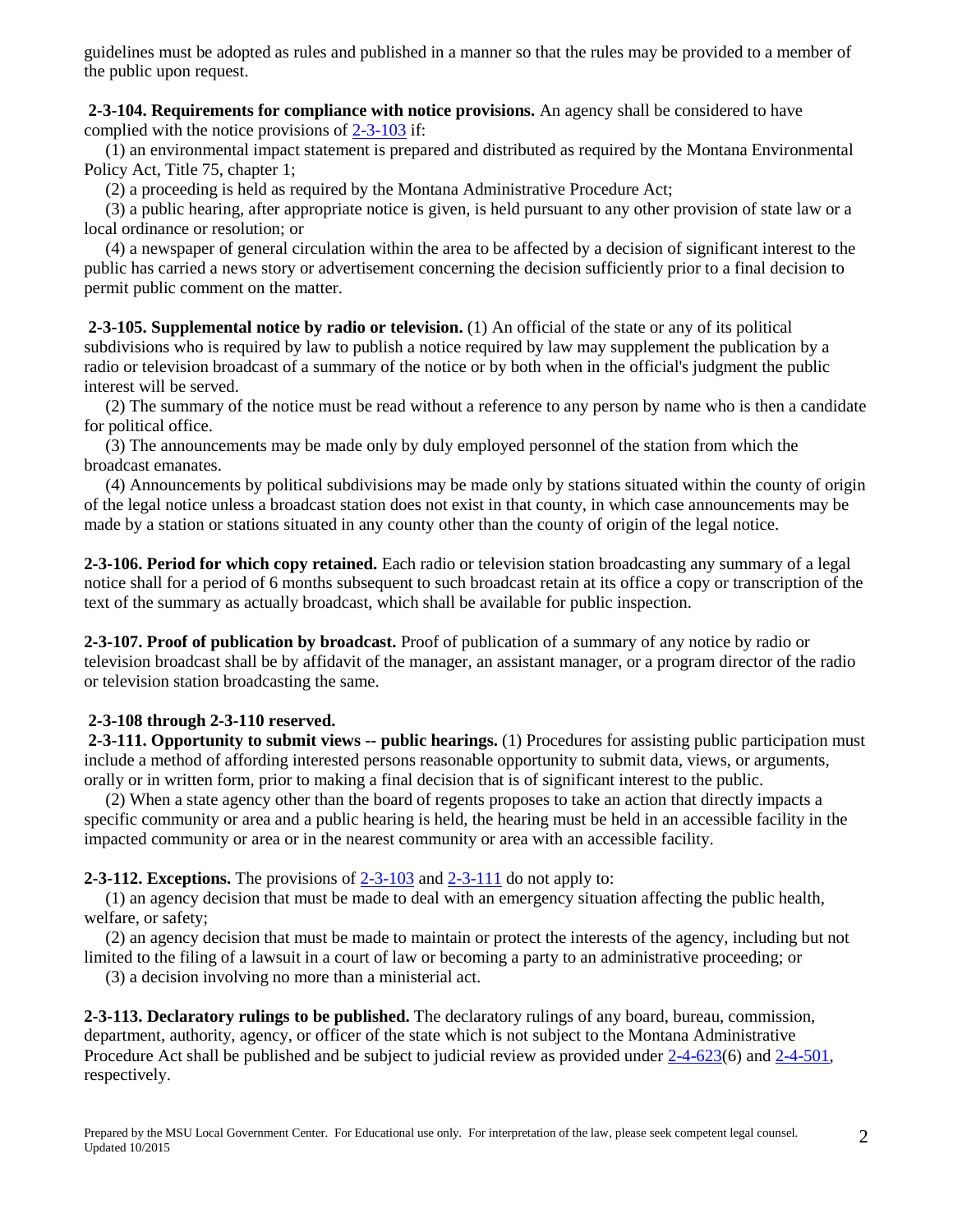**2-3-114. Enforcement -- attorney fees.** (1) The district courts of the state have jurisdiction to set aside an agency decision under this part upon petition of any person whose rights have been prejudiced. A petition pursuant to this section must be filed within 30 days of the date on which the person learns, or reasonably should have learned, of the agency's decision.

 (2) A person alleging a deprivation of rights who prevails in an action brought in district court to enforce the person's rights under Article II, section 8, of the Montana constitution may be awarded costs and reasonable attorney fees.

### **Part 2. Open Meetings**

**2-3-201. Legislative intent -- liberal construction.** The legislature finds and declares that public boards, commissions, councils, and other public agencies in this state exist to aid in the conduct of the peoples' business. It is the intent of this part that actions and deliberations of all public agencies shall be conducted openly. The people of the state do not wish to abdicate their sovereignty to the agencies which serve them. Toward these ends, the provisions of the part shall be liberally construed.

**2-3-202. Meeting defined.** As used in this part, "meeting" means the convening of a quorum of the constituent membership of a public agency or association described in [2-3-203,](http://data.opi.state.mt.us/bills/mca/2/3/2-3-203.htm) whether corporal or by means of electronic equipment, to hear, discuss, or act upon a matter over which the agency has supervision, control, jurisdiction, or advisory power.

**2-3-203. Meetings of public agencies and certain associations of public agencies to be open to public - exceptions.** (1) All meetings of public or governmental bodies, boards, bureaus, commissions, agencies of the state, or any political subdivision of the state or organizations or agencies supported in whole or in part by public funds or expending public funds, including the supreme court, must be open to the public.

 (2) All meetings of associations that are composed of public or governmental bodies referred to in subsection (1) and that regulate the rights, duties, or privileges of any individual must be open to the public.

 (3) The presiding officer of any meeting may close the meeting during the time the discussion relates to a matter of individual privacy and then if and only if the presiding officer determines that the demands of individual privacy clearly exceed the merits of public disclosure. The right of individual privacy may be waived by the individual about whom the discussion pertains and, in that event, the meeting must be open.

 (4) (a) Except as provided in subsection (4)(b), a meeting may be closed to discuss a strategy to be followed with respect to litigation when an open meeting would have a detrimental effect on the litigating position of the public agency.

 (b) A meeting may not be closed to discuss strategy to be followed in litigation in which the only parties are public bodies or associations described in subsections (1) and (2).

(5) The supreme court may close a meeting that involves judicial deliberations in an adversarial proceeding.

 (6) Any committee or subcommittee appointed by a public body or an association described in subsection (2) for the purpose of conducting business that is within the jurisdiction of that agency is subject to the requirements of this section.

# **2-3-204 through 2-3-210 reserved.**

**2-3-211. Recording.** Accredited press representatives may not be excluded from any open meeting under this part and may not be prohibited from taking photographs, televising, or recording such meetings. The presiding officer may assure that such activities do not interfere with the conduct of the meeting.

**2-3-212. Minutes of meetings -- public inspection.** (1) Appropriate minutes of all meetings required by [2-3-](http://leg.mt.gov/bills/mca/2/3/2-3-203.htm) [203](http://leg.mt.gov/bills/mca/2/3/2-3-203.htm) to be open must be kept and must be available for inspection by the public. If an audio recording of a meeting is made and designated as official, the recording constitutes the official record of the meeting. If an official recording is made, a written record of the meeting must also be made and must include the information specified in subsection (2).

(2) Minutes must include without limitation:

- (a) the date, time, and place of the meeting;
- (b) a list of the individual members of the public body, agency, or organization who were in attendance;
- (c) the substance of all matters proposed, discussed, or decided; and
- (d) at the request of any member, a record of votes by individual members for any votes taken.

Prepared by the MSU Local Government Center. For Educational use only. For interpretation of the law, please seek competent legal counsel. Updated 10/2015 (3) If the minutes are recorded and designated as the official record, a log or time stamp for each main agenda